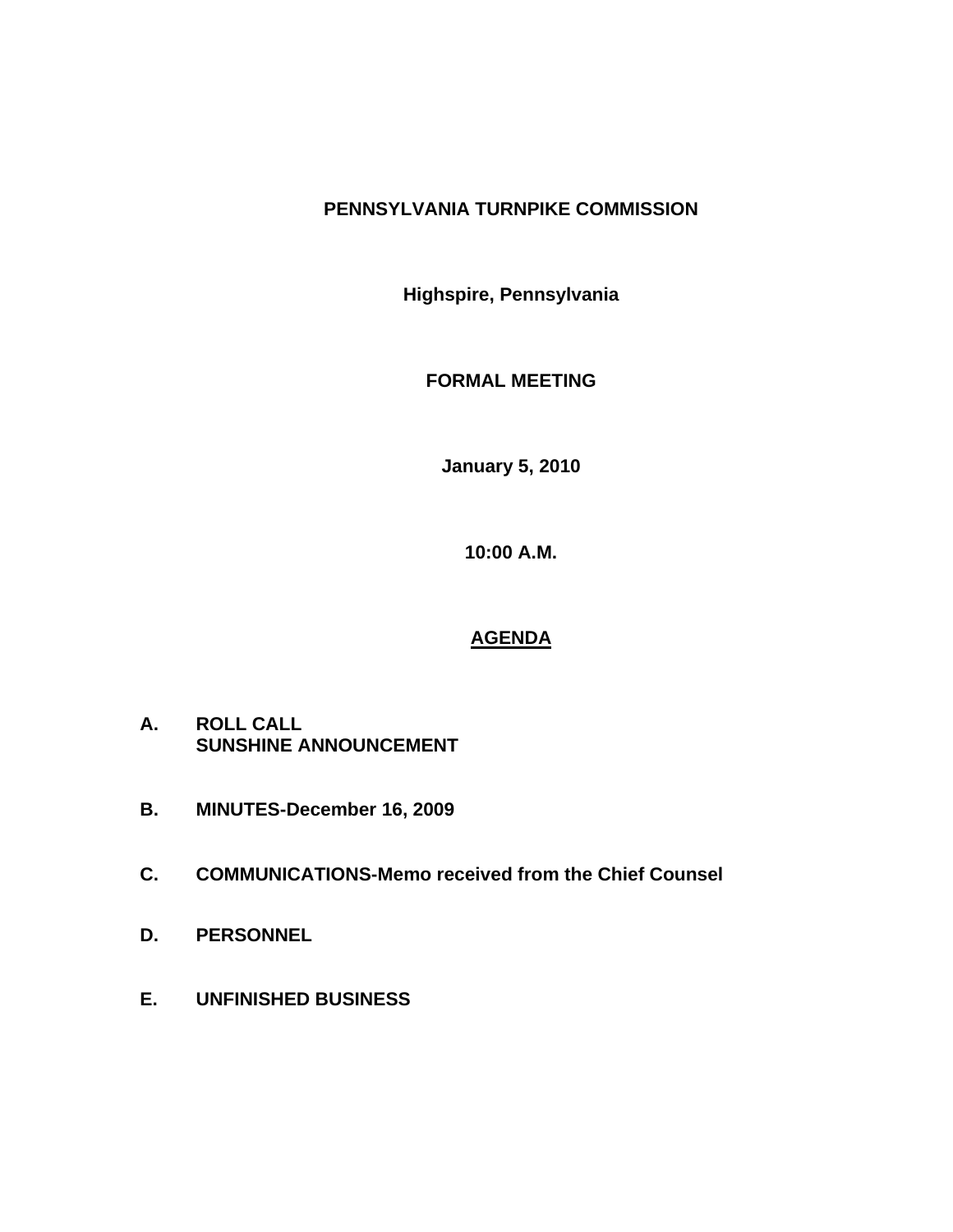- **1. Adopt the Resolution ratifying the reinvestments, liquidations and purchases of securities with available cash, as described in the memo from the Investment Analyst dated December 24, 2009.**
- **2. Approve the negotiation and execution of an Assignment Agreement with National City Bank to assign our active contracts to PNC Bank, N.A.; National City Bank merged with PNC on November 6, 2009.**
- **3. Approve the Right-of-Way Requests for the items listed in memos "a" through "h":** 
	- **a. Authorize the acquisition of Right-of-Way #3175-A, a partial take parcel, necessary for the total reconstruction project from MP 199.00 to MP 227.00, by issuing a check in the amount of \$507.50, representing fair market value and pro-rated taxes, payable to Verna H. Shultz; authorize the appropriate Commission officials to execute the Agreement of Sale; authorize the payment of additional statutory damages as calculated by the Legal Department and approved by the Chief Executive Officer; and payment of the fair market value to the property owner is contingent upon her execution of a deed prepared by the Legal Department;**
	- **b. Authorize the acquisition of Right-of-Way #3167-B, a partial take parcel, necessary for the total reconstruction project from MP 199.00 to MP 227.00, by issuing a check in the amount of \$1,821.00, representing fair market value and pro-rated taxes, payable to Douglas B. & Staci B. Lehman, and David D. & Wendy J. Lehman; authorize the appropriate Commission officials to execute the Agreement of Sale; authorize the payment of additional statutory damages as calculated by the Legal Department and approved by the Chief Executive Officer; and payment of the fair market value to the property owners is contingent upon their execution of a deed prepared by the Legal Department;**
	- **c. Authorize the acquisition of Right-of-Way #3169-B, a partial take parcel, necessary for the total reconstruction project from MP 199.00 to MP 227.00, by issuing a check in the amount of \$9,033.50, representing fair market value and pro-rated taxes, payable to The Rachel Nickey Morgenthaler Residuary Trust; authorize the appropriate Commission officials to execute the Agreement of Sale; authorize the payment of additional statutory damages as calculated by the Legal Department and approved by the Chief Executive Officer; and payment of the fair market value to the property owner is**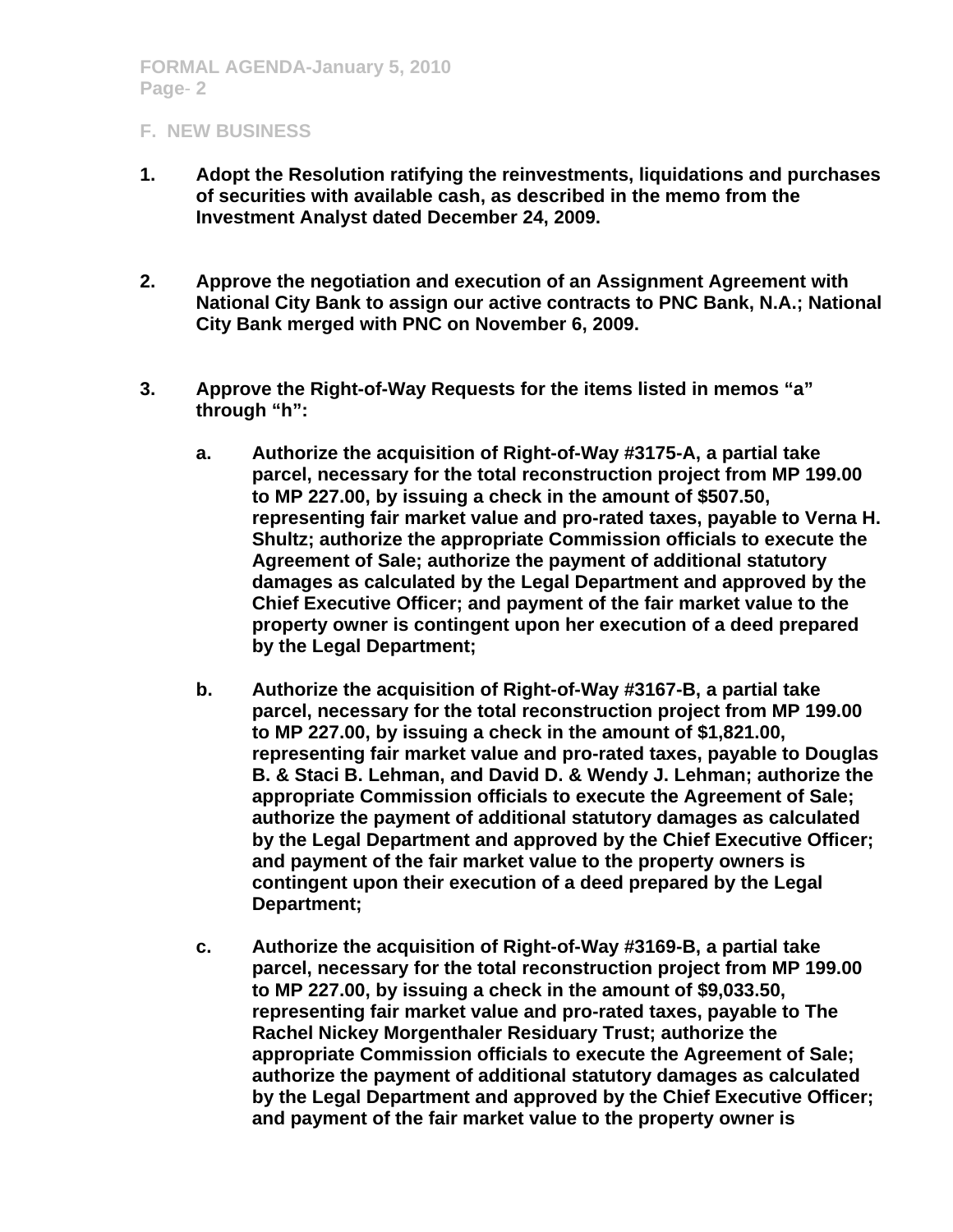**contingent upon the delivery of a deed prepared by the Legal Department;** 

- **d. Authorize the acquisition of Right-of-Way #1031-R15, a partial take parcel, necessary for the Somerset Interchange Five Legged Intersection project, by issuing a check in the amount of \$42,135.00, representing fair market value, pro-rated taxes and recording fees; payable to Nathan J. Zarichnak & Associates, Escrow Agent; authorize the appropriate Commission officials to execute the Agreement of Sale; authorize the payment of additional statutory damages as calculated by the Legal Department and approved by the Chief Executive Officer; and payment of the fair market value to the property owner is contingent upon the delivery of a deed prepared by the Legal Department;**
- **e. Authorize the acquisition of Right-of-Way #6465-RF, a partial take parcel, necessary for the total reconstruction project from MP A20.00 to A30.00, by issuing a check in the amount of \$9,642.50, representing fair market value and pro-rated taxes, payable to PECO Energy Company; authorize the appropriate Commission officials to execute the Agreement of Sale; authorize the payment of additional statutory damages as calculated by the Legal Department and approved by the Chief Executive Officer; and payment of the fair market value to the property owner is contingent upon the execution of a deed prepared by the Legal Department;**
- **f. Authorize the acquisition of Parcel #99A, a partial take parcel, necessary for the total reconstruction project from MP 199.00 to MP 227.00, by issuing a check in the amount of \$8,120.00, representing fair market value and pro-rated taxes, payable to the City Line Abstract Company, Escrow Agent; authorize the appropriate Commission officials to execute the Agreement of Sale; authorize the payment of additional statutory damages as calculated by the Legal Department and approved by the Chief Executive Officer; and payment of the fair market value to the property owners is contingent upon their delivery of a deed prepared by the Legal Department. Also approve the transfer of the property to the PA Game Commission by authorizing the appropriate Commission officials to execute a deed prepared by the Legal Department;**
- **g. Authorize the acquisition of Parcel #27, a total take parcel, necessary for the bridge replacement project at MP 13.21, by issuing a check in the amount of \$93,300.00, representing fair market value, pro-rated taxes, recording fees and down payment assistance; payable to Nathan J. Zarichnak and Associates, Escrow Agent; authorize the appropriate Commission officials to execute the Agreement of Sale;**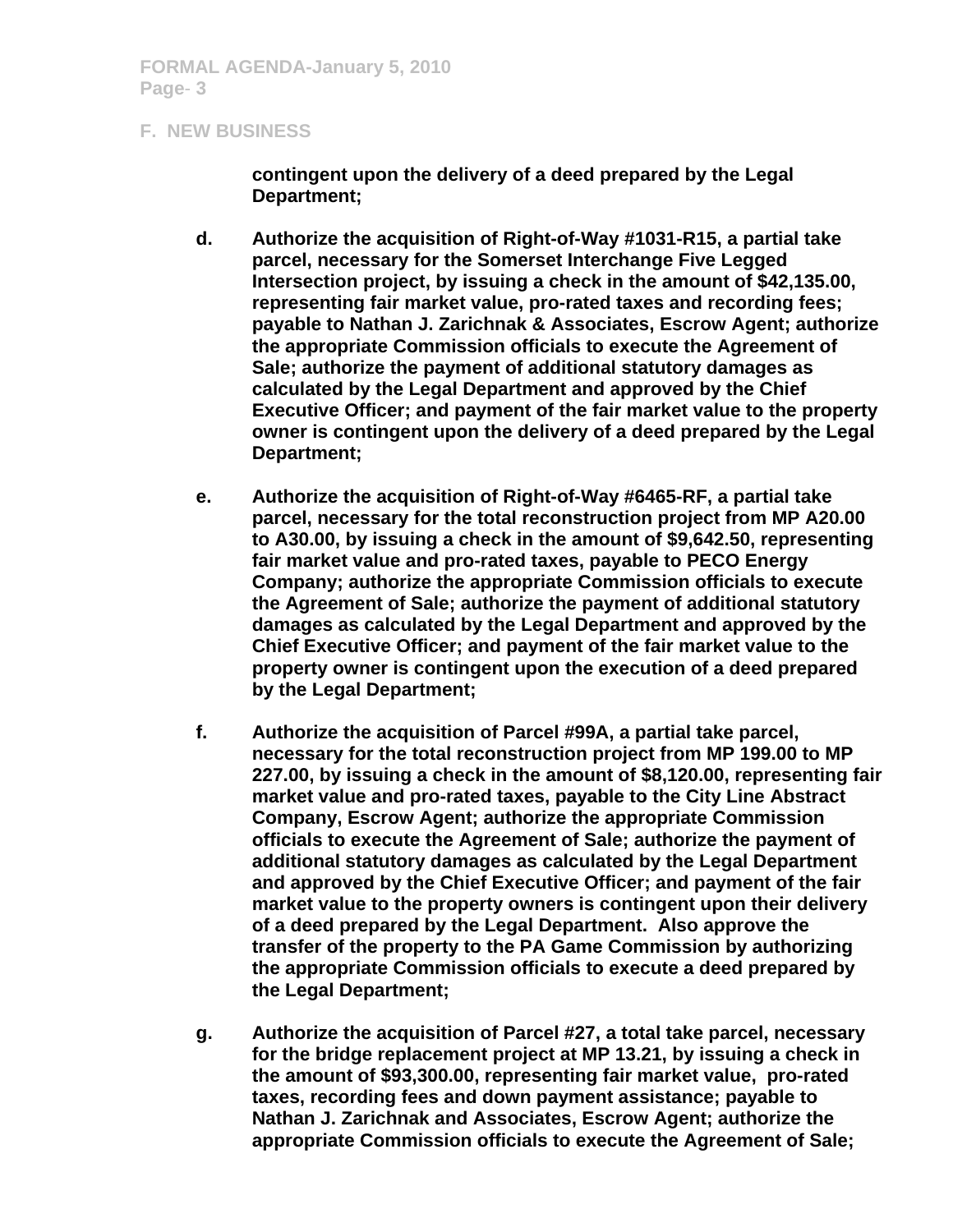**authorize the payment of additional statutory damages as calculated by the Legal Department and approved by the Chief Executive Officer; and payment of the fair market value to the property owners is contingent upon their delivery of a deed prepared by the Legal Department;** 

- **h. Authorize the acquisition of Right-of-Way #17905, a total take parcel, necessary for construction of the Southern Beltway, by issuing a check in the amount of \$247,181.26, representing fair market value, pro-rated taxes and recording fees; payable to Coon and Company, Escrow Agent; authorize the appropriate Commission officials to execute the Agreement of Sale; authorize the payment of additional statutory damages as calculated by the Legal Department and approved by the Chief Executive Officer; and payment of the fair market value to the property owner is contingent upon her delivery of a deed prepared by the Legal Department.**
- **4. Approve the issuance of an RFP to secure a vendor to provide Employee Assistance Program (EAP) services.**
- **5. Approve the Award of Bids and the Issuance of Purchase Orders for the items listed in memos "a" through "c":** 
	- **a. Microwave backbone upgrade (phase one), utilizing the Commonwealth's contract with Alcatel-Lucent USA Inc.; at a total award of \$1,750,412.00;**
	- **b. Heating fuel, to the lowest responsive and responsible bidder, Naughton Energy; at a total award of \$356,500.00;**
	- **c. Network equipment for the TIP Building Data Center, utilizing the Commonwealth's contract with ePlus Technology, Inc.; at a total award of \$993,855.55.**
- **6. Approve the Award of Contracts for the items listed in memos "a" through "c"** 
	- **a. Contract #A-125.00R001-3-02, for bituminous overlay between MP A125.10 and MP A130.61, to the lowest responsive and responsible bidder, Locust Ridge Contracts, at a total award of \$5,442,235.66; with a contingency amount of \$250,000.00;**